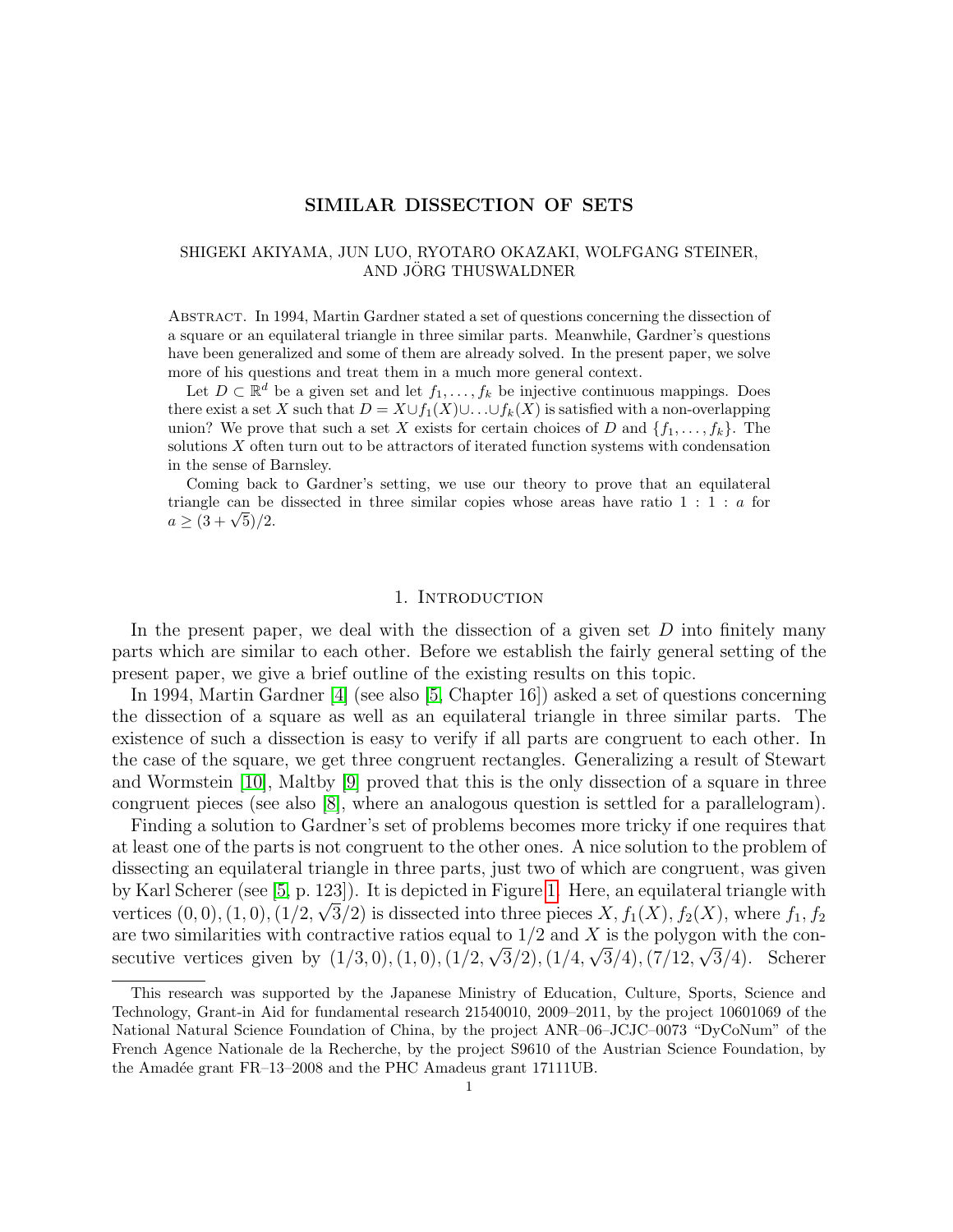

<span id="page-1-0"></span>Figure 1. Karl Scherer's dissection of an equilateral triangle in three similar parts, just two of which are congruent.

found nice solutions also for the case of dissecting a square with just two congruent parts. Also, the dissection of a square as well as an equilateral triangle in three non-congruent pieces was done by him (all these dissections are depicted in [\[5,](#page-15-1) Chapter 16]). Chun, Liu and van Vliet [\[3\]](#page-15-5) studied a more general problem. Indeed, let  $m = a_1 + \cdots + a_n$  be an integer composition of m. The question is to dissect a square in m similar pieces so that there are  $a_1$  pieces of largest size,  $a_2$  pieces of second-largest size and so on. They prove that such a dissection is possible if and only if the composition is not of the form  $m = (m - 1) + 1$ .

In the present paper, we are going to generalize these questions considerably. A first stage of generalization is contained in the following question, which will be solved partially in the subsequent sections and which will be used as a paradigm for our general theory.

Question 1.1. Can we dissect an equilateral triangle into three pieces of the same shape with area ratio  $1:1:a$  for each  $a>0$ ?

Contrary to the results quoted above, we want to gain solutions to dissection problems in similar parts whose similarity ratios are prescribed. Indeed, using our general framework, we will be able to construct a dissection of an equilateral triangle in three pieces of area ratio 1 : 1 : *a* with  $a \in \{1\} \cup \left[\frac{3+\sqrt{5}}{2}\right]$  $\frac{\sqrt{5}}{2}$ ,  $\infty$ ). Moreover, we will not restrict ourselves to the equilateral triangle but also consider arbitrary compact subsets of  $\mathbb{R}^d$ . Interestingly, in our studies we will meet the number "high phi" which is defined as the positive root of  $x^3 - 2x^2 + x - 1$  (see [\[5,](#page-15-1) p. 124]) and which already played a role in Scherer's original problems. We mention that "high phi" is the square of the smallest Pisot number.

Note that the problem of finding a dissection with area ratios  $1:1:a$  for arbitrary  $a>0$ is trivial if we do not fix the set  $D$  which we want to dissect. For instance, as illustrated in Figure [2,](#page-2-0) for each  $r > 0$ , we can find a rectangle that admits an obvious dissection into three parts with area ratio  $1:1:r^{-2}$ . Thus, throughout the present paper we are interested in finding dissections of a fixed set  $D \subset \mathbb{R}^d$  in similar parts with prescribed ratios.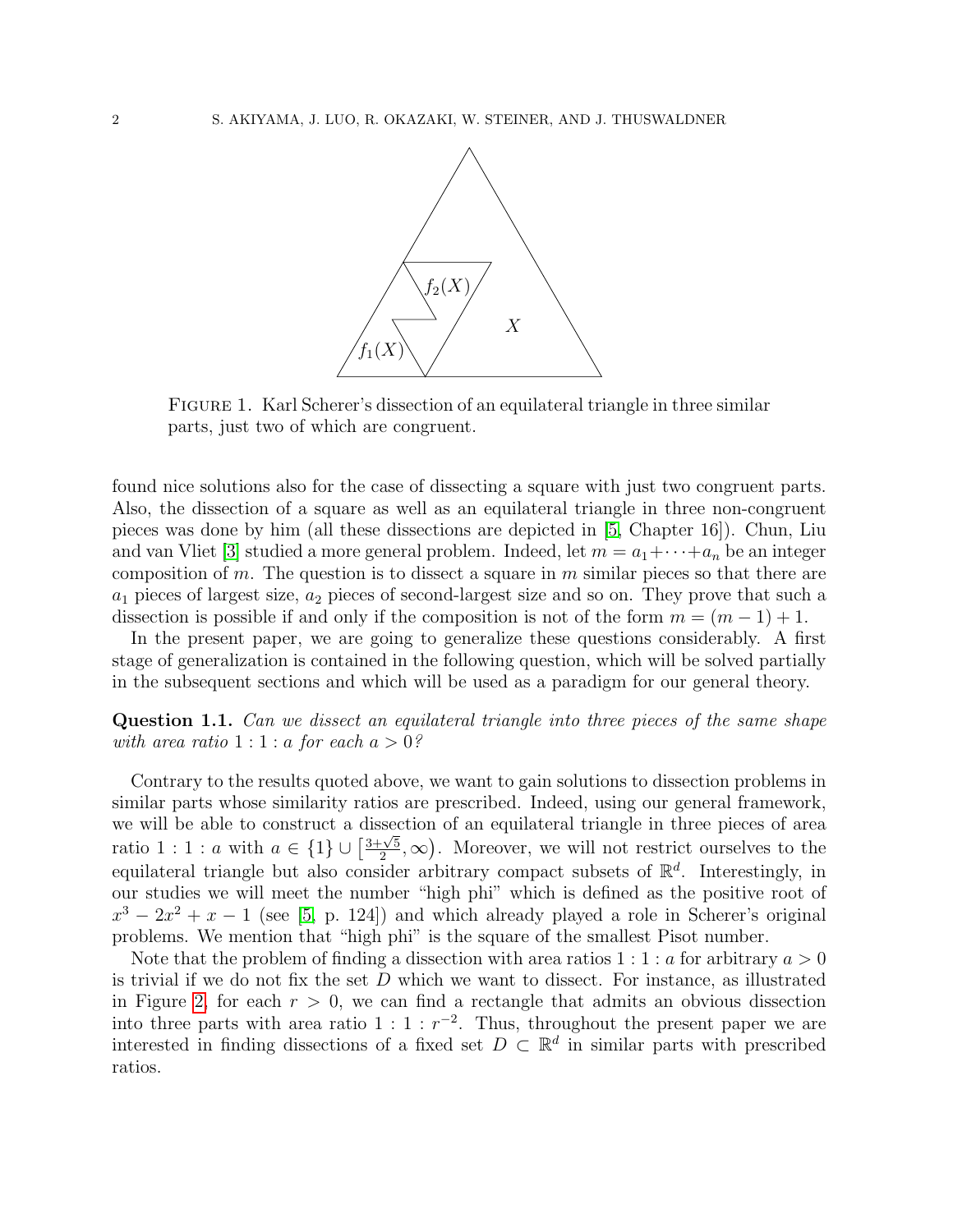

<span id="page-2-0"></span>FIGURE 2. For any given  $r > 0$ , we can find a rectangle that can be dissected into three similar rectangles (each of whose side-lengths have ratio  $r : 1$ ) with area ratios  $1:1:r^{-2}$ .

We now set up a general framework that contains the problems discussed above as special cases. In what follows,  $\mu_d$  will denote the d-dimensional Lebesgue measure.

**Definition 1.2.** Let  $D \subset \mathbb{R}^d$  be a compact set with  $\overline{D^{\circ}} = D$  and  $\mathcal{F} := \{f_1, f_2, \ldots, f_k\}$  a finite family of injective mappings from  $\mathbb{R}^d$  to itself. We say that F admits a *dissection of* D if there exists a compact set  $\bar{X} \subset \mathbb{R}^d$  with  $\bar{X}^\circ = X$  such that

$$
D = X \cup f_1(X) \cup f_2(X) \cup \ldots \cup f_k(X),
$$

where  $\mu_d(f_i(X) \cap f_j(X)) = 0$  for all disjoint  $i, j \in \{1, \ldots, k\}$  and  $\mu_d(X \cap f_i(X)) = 0$  for each  $i \in \{1, \ldots, k\}$ . We call X the *generator* of the dissection.

The difficulty of constructing a dissection of D for a given family  $\mathcal F$  depends on the properties of  $\mathcal F$  and  $D$ . Actually, one of our main aims is to discuss the existence and the uniqueness of the compact set X so that  $D = X \cup f_1(X) \cup \cdots \cup f_k(X)$  is a dissection of D. The treatment of the following classes turns out to be easier than the general case.

**Definition 1.3.** Let  $D \subset \mathbb{R}^d$  be a compact set with  $\overline{D^{\circ}} = D$  and  $\mathcal{F} := \{f_1, f_2, \ldots, f_k\}$  a finite family of injective mappings from  $\mathbb{R}^d$  to itself.

- F is called *inside family* (with respect to D) if  $f_i(D) \subset D$  for each  $i \in \{1, \ldots, k\}$ .
- F is called non-overlapping family (with respect to D) if  $\mu_d(f_i(D) \cap f_j(D)) = 0$ holds for each  $i, j \in \{1, \ldots, k\}$  with  $i \neq j$ .

If all the functions in  $\mathcal F$  are contractions, then  $\mathcal F$  can be regarded as an *iterated function* system (IFS for short) in the sense of Hutchinson [\[7\]](#page-15-6). In this case, there exists a unique non-empty compact set  $K \subset \mathbb{R}^d$ , called the *attractor* of the IFS  $\mathcal{F}$ , satisfying

$$
K = \bigcup_{i=1}^{k} f_i(K).
$$

Setting

$$
\Phi(X) = \bigcup_{i=1}^k f_i(X),
$$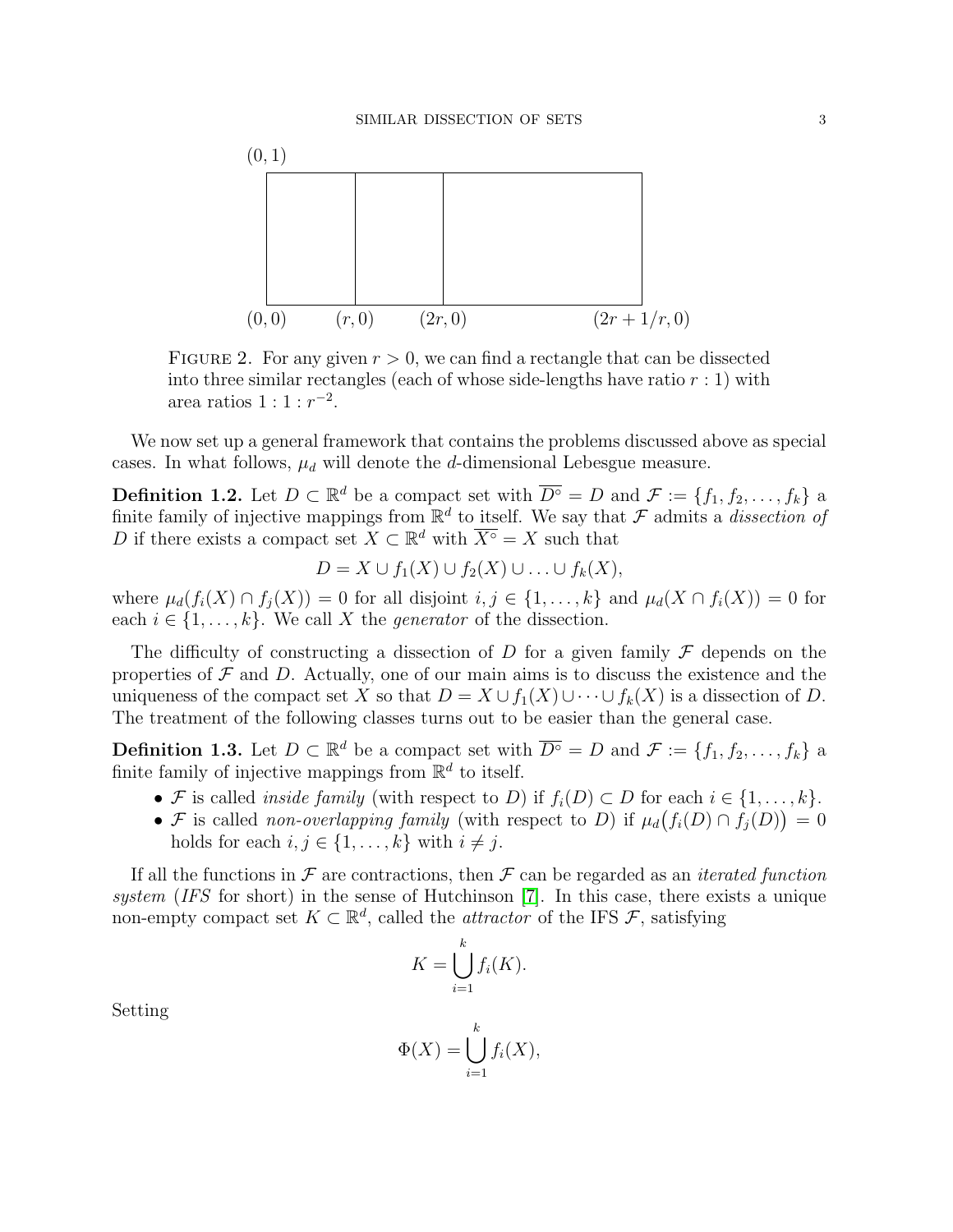this can be written as  $K = \Phi(K)$ .

A variant of IFS are so-called IFS with condensation (cf. Barnsley [\[1\]](#page-15-7)).

**Definition 1.4** (IFS with condensation). Let  $\mathcal{F} = \{f_1, \ldots, f_k\}$  be a family of contractions in  $\mathbb{R}^d$  and  $A \subset \mathbb{R}^d$  a nonempty compact set. Then the pair  $(\mathcal{F}, A)$  is called an IFS with condensation A. The unique non-empty compact set  $K$  satisfying the set equation

$$
K = A \cup f_1(K) \cup \ldots \cup f_k(K) = A \cup \Phi(K)
$$

is called the *attractor* of the IFS  $\mathcal F$  with condensation  $A$ .

The unique existence of  $K$  is proved by a standard fix point argument. It is given by

$$
K = \overline{A \cup \Phi(A) \cup \Phi^2(A) \cup \dots}
$$

In some cases, the solution  $X$  to our dissection problem will be an attractor of an IFS related to  $\mathcal F$  with a certain condensation depending on the set  $D$ .

## 2. Non-overlapping inside families

We start with the easiest case, non-overlapping inside families. We can construct a dissection for these families provided that  $\mathcal F$  consists of contractions and  $D$  is compact. The main result of this section, Theorem [2.2,](#page-3-0) will be used in subsequent sections in order to settle more complicated cases.

For the proof of Theorem [2.2,](#page-3-0) we need the following consequence of the invariance of domains.

<span id="page-3-2"></span>**Lemma 2.1.** Let  $f : \mathbb{R}^d \to \mathbb{R}^d$  be an injective contraction and  $X \subset \mathbb{R}^d$  a compact set. Then  $\partial f(X) = f(\partial X)$ .

*Proof.* By the invariance of domains (see e.g. [\[6,](#page-15-8) Theorem 2B.3]), the mapping f is a homeomorphism. This implies the result.

<span id="page-3-0"></span>**Theorem 2.2.** Let  $D \subset \mathbb{R}^d$  be a compact set with  $D = \overline{D^{\circ}}$  and  $\mu_d(\partial D) = 0$ . Let  $\mathcal{F} :=$  $\{f_1,\ldots,f_k\}$  be an IFS on  $\mathbb{R}^d$ , whose attractor is denoted by E. Suppose that F is a nonoverlapping inside family. Then F admits a dissection of D if and only if  $\mu_d(E) = 0$ . Moreover, the generator of the dissection is unique.

*Proof.* Assume that F admits a dissection of D generated by X. Then we have  $X^{\circ} \cap$  $\Phi(X^{\circ}) = \emptyset$ , thus the non-overlapping inside property implies that  $\Phi(X^{\circ}) \cap \Phi^2(X^{\circ}) = \emptyset$ , which yields  $\Phi^2(X^{\circ}) \subset D^{\circ} \setminus \Phi(X^{\circ})$ . Since  $\overline{X^{\circ}} = X$  and  $X \cup \Phi(X) = D$ , we obtain that  $\Phi^2(X) \subset X$ . By induction, we see that

<span id="page-3-1"></span>(2.1)  $\Phi^{2n}(X) \subset X$  for all  $n \geq 0$ .

<span id="page-3-3"></span>Set  $Y := \overline{D \setminus \Phi(D)}$ . Then we have  $Y \subset X$  and, by [\(2.1\)](#page-3-1),

(2.2) 
$$
Y \cup \Phi^{2}(Y) \cup \Phi^{4}(Y) \cup ... \subset X.
$$

Hutchinson's classical theory on IFS (see [\[7\]](#page-15-6)) implies that  $(\Phi^{2n}(Y))_{n\geq 0}$  converges to E in Hausdorff metric. Since  $X$  is closed, we obtain

<span id="page-3-4"></span>
$$
(2.3) \t\t\t E \subset X.
$$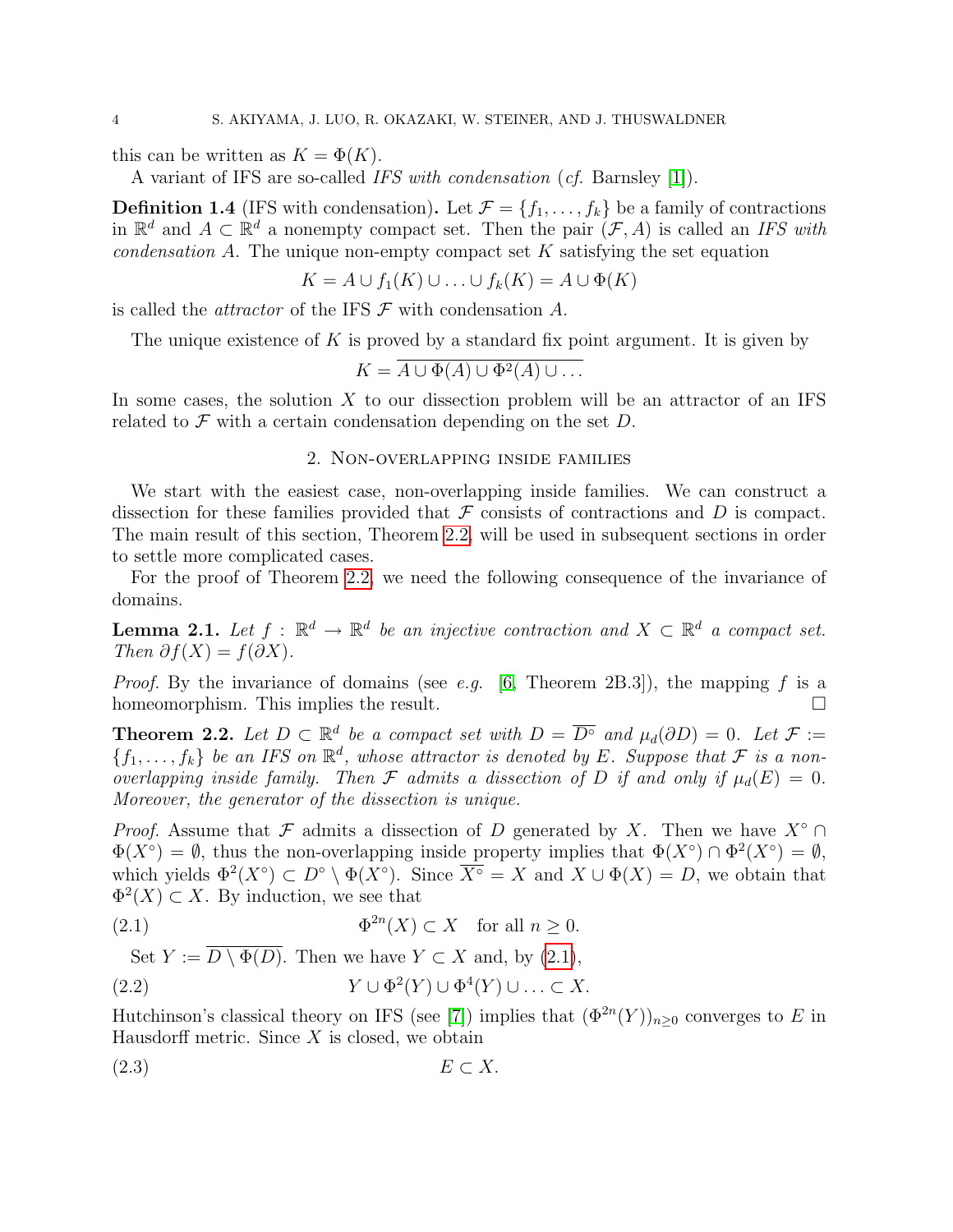By definition, we have  $E = \Phi(E)$ , implying that  $E \subset X \cap \Phi(X)$  and, hence,  $\mu_d(E) \leq$  $\sum_{i=1}^{k} \mu_d(X \cap f_i(X)) = 0$ . Therefore, *F* can admit a dissection of *D* only if  $\mu_d(E) = 0$ .



<span id="page-4-0"></span>FIGURE 3. The attractor  $E$  of the IFS with an inside non-overlapping family  ${f_1, f_2}$  (below right) and the convergence process in the IFS with condensation  $(\{f_1f_1, f_1f_2, f_2f_1, f_2f_2\}, Y \cup E), Y := \overline{D \setminus \Phi(D)}$ , to the generator of the dissection of D with respect to  $\{f_1, f_2\}$ . The mappings  $f_1, f_2$  are given in Example [2.6,](#page-7-0) with  $r = 9/20$ .

Assume now that  $\mu_d(E) = 0$  and consider the set

<span id="page-4-3"></span><span id="page-4-2"></span>
$$
Z := E \cup Y \cup \Phi^2(Y) \cup \Phi^4(Y) \cup \dots
$$

with Y defined as above. Note that

$$
(2.4) \t\t Z = \overline{Z^{\circ}}
$$

because  $\Phi^{2n}(Y) = \Phi^{2n}(Y)$ ° (by Lemma [2.1\)](#page-3-2) and E is the Hausdorff limit of the sequence of sets  $(\Phi^{2n}(Y))_{n\geq 0}$ . By the non-overlapping condition, we have

(2.5) 
$$
\mu_d(f_i(Z) \cap f_j(Z)) = 0 \text{ for } i \neq j.
$$

Next, we shall prove that

(2.6) 
$$
\mu_d(\Phi^n(Y) \cap \Phi^m(Y)) = 0 \text{ for } n \neq m.
$$

See Figure [3](#page-4-0) for an illustration of  $Y$ ,  $\Phi(Y)$ ,  $\Phi^2(Y)$ ,  $\Phi^3(Y)$ ,  $\Phi^4(Y)$  and E. As  $\mu_d(\partial D) = 0$ ,

<span id="page-4-1"></span>
$$
\mu_d(\Phi^n(Y) \cap \Phi^m(Y)) = \mu_d(\Phi^n(D \setminus \Phi(D)) \cap \Phi^m(D \setminus \Phi(D))).
$$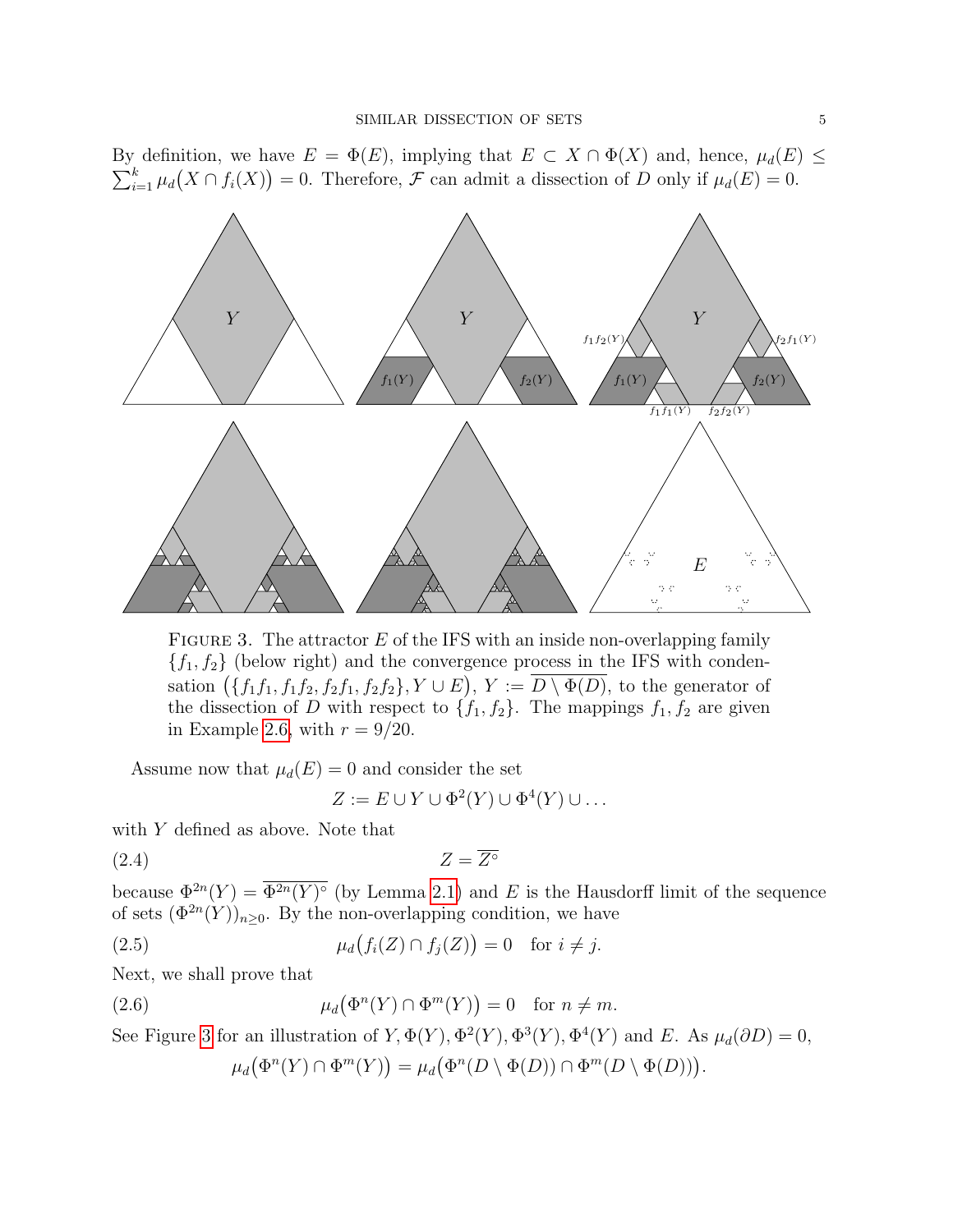By the non-overlapping condition, we obtain

<span id="page-5-0"></span>
$$
(2.7) \qquad \mu_d\big(\Phi^n(Y)\cap\Phi^m(Y)\big)=\mu_d\Big(\big(\Phi^n(D)\setminus\Phi^{n+1}(D)\big)\cap\big(\Phi^m(D)\setminus\Phi^{m+1}(D)\big)\Big).
$$

Since  $\Phi(D^{\circ}) \subset D^{\circ}$  by the inside condition, we know that  $\Phi^{n+1}(D^{\circ}) \subset \Phi^n(D^{\circ})$ , thus the sets  $\Phi^{n}(D^{\circ}) \setminus \Phi^{n+1}(D^{\circ})$  are pairwise disjoint, hence the right hand side of  $(2.7)$  is 0, which yields [\(2.6\)](#page-4-1). Thus, as  $\mu_d(E) = 0$  by assumption, we get

<span id="page-5-1"></span>(2.8) 
$$
\mu_d(Z \cap \Phi(Z)) \le \mu_d(E) + \mu_d(\Phi(E)) = 0.
$$

Moreover, since  $Y \cup \Phi(Y) \cup \ldots \cup \Phi^n(Y) = D \setminus \Phi^{n+1}(D)$ , which tends to  $D \setminus E$  in Hausdorff metric, we get

<span id="page-5-2"></span>(2.9) 
$$
Z \cup \Phi(Z) = E \cup Y \cup \Phi(Y) \cup \Phi^{2}(Y) \cup ... = D.
$$

Combining [\(2.4\)](#page-4-2), [\(2.5\)](#page-4-3), [\(2.8\)](#page-5-1) and [\(2.9\)](#page-5-2), we conclude that  $\mathcal F$  admits a dissection of D. Two examples for dissections originating from non-overlapping inside families are given in Figure [4](#page-5-3) (see also Example [2.6\)](#page-7-0).



<span id="page-5-3"></span>FIGURE 4. The dissections discussed in Example [2.6](#page-7-0) for  $r = 9/20$  and  $r = 1/2$ .

To prove the uniqueness of the generator of a dissection, assume that  $X$  generates a dissection of D, which is different from Z. Then [\(2.2\)](#page-3-3) and [\(2.3\)](#page-3-4) imply that  $Z \subset X$ . As  $Z = \overline{Z^{\circ}}$  and  $X = \overline{X^{\circ}}$ , we obtain  $\mu_d(X \setminus Z) > 0$ . By the dissection property of Z, we have  $X \setminus Z \subset \Phi(Z) \subset \Phi(X)$ , thus  $\mu(X \cap \Phi(X)) \geq \mu(X \setminus Z) > 0$ , which contradicts the dissection property of X.

If all the  $f_i$  are similarities, the condition  $\mu_d(E) = 0$  can be checked easily.

<span id="page-5-4"></span>**Corollary 2.3.** Let  $D \subset \mathbb{R}^d$  be a compact set with  $D = \overline{D^{\circ}}$  and  $\mu_d(\partial D) = 0$ . Let  $\mathcal{F} := \{f_1, \ldots, f_k\}$  be an IFS on  $\mathbb{R}^d$ , where every  $f_i$  is a similarity. Suppose that  $\mathcal{F}$  is a non-overlapping inside family and  $\Phi(D) \neq D$ . Then F admits a unique dissection of D.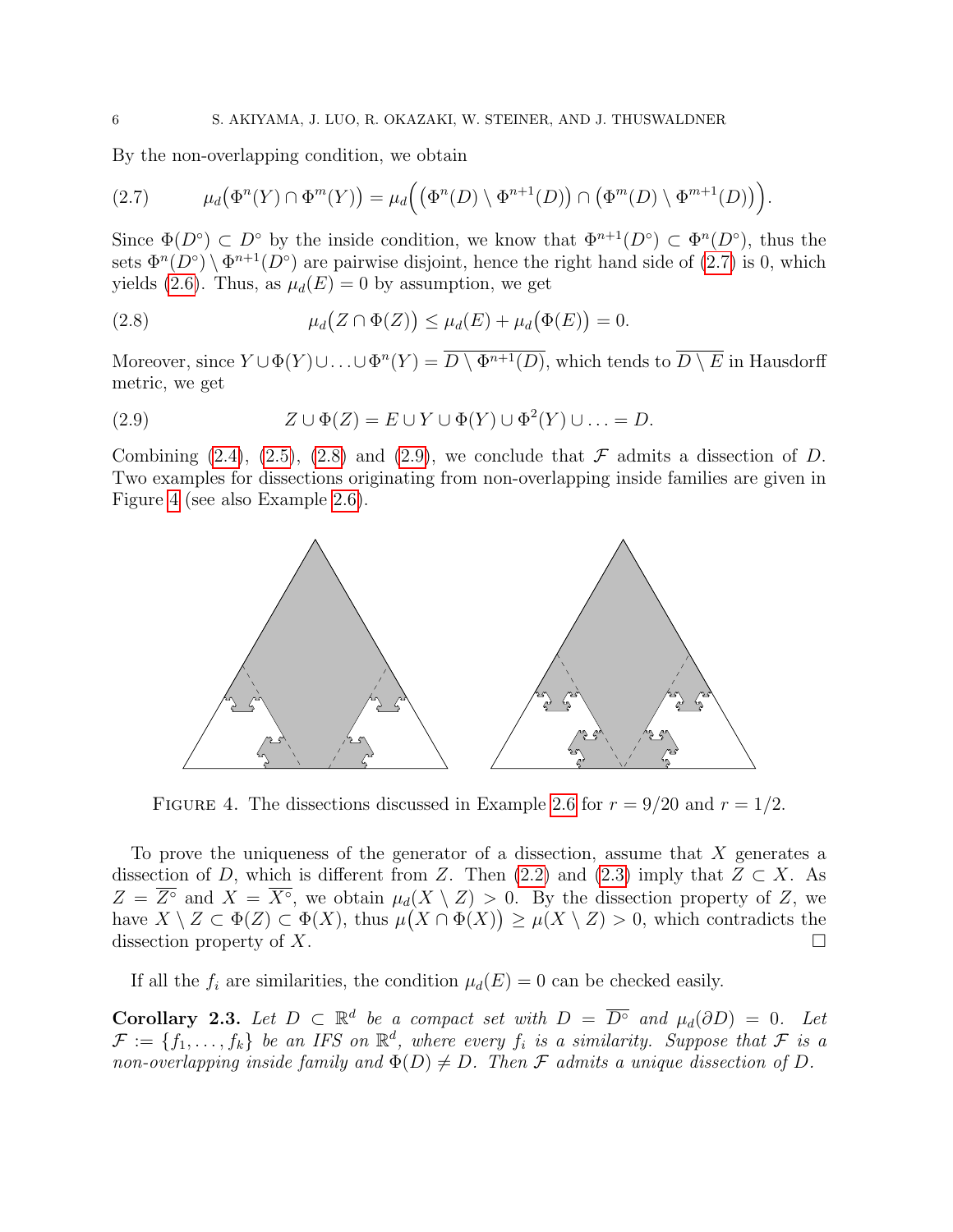*Proof.* By Theorem [2.2,](#page-3-0) we only have to show that  $\mu_d(E) = 0$ . Observe that  $\Phi(D) \neq D$ implies that

$$
\mu_d(D) > \mu_d(\Phi(D)) = \sum_{i=1}^k r_i^d \mu_d(D),
$$

where  $r_i$  is the contraction ratio of  $f_i$  for each  $i \in \{1, ..., k\}$ , thus  $\sum_{i=1}^k r_i^d < 1$ . Since  $E = \Phi(E)$ , we have

$$
\mu_d(E) = \mu_d(\Phi(E)) = \sum_{i=1}^k r_i^d \mu_d(E),
$$

which implies  $\mu_d(E) = 0$ .

From the definition of  $Z$  in the proof of Theorem [2.2,](#page-3-0) we obtain the following description of the dissection in terms of an IFS with condensation.

**Corollary 2.4.** Let D and F be given as in Theorem [2.2.](#page-3-0) Let E be the attractor of the IFS F,  $\mu_d(E) = 0$ . Then the unique dissection of D with respect to F is given by the unique solution of the IFS with condensation  $(\{f \circ g : f, g \in \mathcal{F}\}, \overline{D \setminus \Phi(D)} \cup E)$ .

In the following, we discuss some examples for Theorem [2.2.](#page-3-0)

**Corollary 2.5.** Subdividing a star body by the ratio 1 : a is possible for any  $a > 0$ .

*Proof.* Let  $D \subset \mathbb{R}^2$  be a star body and suppose the origin is the center of this star body, *i.e.*, any segment connecting the origin and a point in D is entirely in D. Take  $\mathcal{F} = \{f_1\}$ *i.e.*, any segment connecting the origin and a point in D is entirely in D. Take  $\mathcal{F} = \{f_1\}$  with  $f_1(x) = x/\sqrt{a}$ . Then D and F meet the conditions of Theorem [2.2.](#page-3-0) This proves the corollary.

Figure [5](#page-6-0) shows an example for a subdivision of the equilateral triangle with area ratio  $1:2.$ 



<span id="page-6-0"></span>FIGURE 5. A dissection of the triangle with area ratio 1 : 2. The dissection is done by the IFS  $\{f_1\}$  with  $f_1(x, y) = \sqrt{1/2}R(5\pi/8)(x, y) + (4/5, 0)$  where  $R(\alpha)$  denotes the counterclockwise rotation with angle  $\alpha$ ;  $Y = \overline{D \setminus f_1(D)}$ .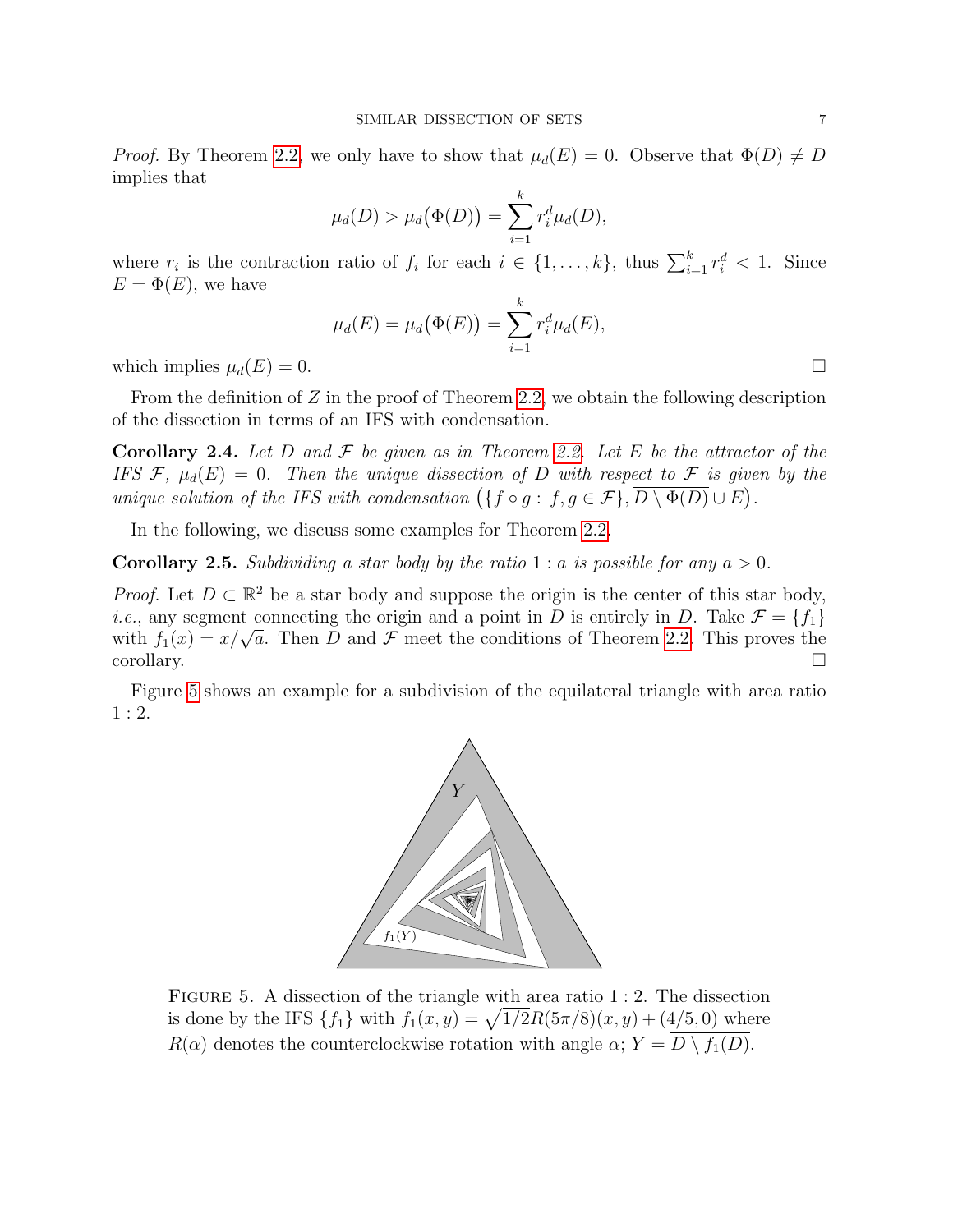<span id="page-7-0"></span>**Example 2.6.** We want to dissect the equilateral triangle  $D = \Delta((0,0), (1,0), (\frac{1}{2}))$  $\frac{1}{2}$ ,  $\sqrt{3}$  $\binom{3}{2}$ with the IFS  $\{f_1, f_2\}$ , where

$$
f_1(x,y) = rR\left(\frac{2\pi}{3}\right)(x,y) + (r,0)
$$
 and  $f_2(x,y) = rR\left(\frac{4\pi}{3}\right)(x,y) + \left(1 - \frac{r}{2}, \frac{r\sqrt{3}}{2}\right),$ 

with  $r \in (0, 1/2]$  and  $R(\alpha)$  being the counterclockwise rotation with angle  $\alpha$  around the origin (cf. Figure [3\)](#page-4-0). It is easy to see that  $\{f_1, f_2\}$  is an inside non-overlapping family, providing a dissection of D with respect to  $\{f_1, f_2\}$  in view of Corollary [2.3.](#page-5-4) Figure [4](#page-5-3) shows the dissections for the choices  $r = 9/20$  and  $r = 1/2$ .

The mappings defined in Example [2.6](#page-7-0) show that the equilateral triangle can be dissected in similar parts with area ratios 1 : 1 : a for each  $a \geq 4$  $a \geq 4$ . Figure 4 suggests that it is possible to go beyond this bound. Indeed, we will establish dissections coming from families where the inside as well as the non-overlapping condition will be violated. An application will be the construction of dissections of the equilateral triangle with area ratio  $1:1:a$  for each the construction<br>  $a \geq (3 + \sqrt{5})/2.$ 

#### 3. A general dissection result and its consequences

In this section we will give a criterion which enables us to construct dissections of D with respect to (not necessarily inside and non-overlapping) families  $\mathcal{F}$ .

<span id="page-7-4"></span>**Theorem 3.1.** Let  $D \subset \mathbb{R}^d$  be a compact set with  $D = \overline{D^{\circ}}$  and  $\mu_d(\partial D) = 0$ . Let  $\mathcal{F} :=$  ${f_1,\ldots,f_k}$  be an IFS on  $\mathbb{R}^d$ , whose attractor E satisfies  $\mu_d(E) = 0$ .

Suppose that there exists some  $Y \subset D$  satisfying the following conditions.

- (1)  $\overline{Y^{\circ}} = Y$ ,  $\mu_d(\partial Y) = 0$ ,
- (2) Y,  $f_1(Y), \ldots, f_k(Y)$  are subsets of D which are mutually disjoint in measure,
- (3)  $Y, f_1(D \setminus \Phi(Y)), \ldots, f_k(D \setminus \Phi(Y))$  are subsets of D which are mutually disjoint in measure.

Then D admits a dissection with respect to  $\mathcal{F}.$ 

*Proof.* Let  $C = D \setminus (Y \cup \Phi(Y))$ . Obviously, the set C is compact and the closure of its interior. Moreover, we have  $\mu_d(\partial C) = 0$ . We only have to show that F is an inside non-overlapping family for C. By Theorem [2.2,](#page-3-0) this implies that  $\mathcal F$  admits a unique dissection of C generated by X. From this immediately follows together with (2) that  $X \cup Y$  generates a dissection of D with respect to  $\mathcal{F}$ .

<span id="page-7-1"></span>We first prove that F is an inside family for C, *i.e.*, that  $f_i(C) \subset C$ . By (3), we have

(3.1) 
$$
\mu_d(Y \cap f_i(D \setminus \Phi(Y))) = 0.
$$

Moreover, since by (2) we have  $Y \subset D \setminus \Phi(Y)$  up to a set of measure zero, (3) implies that

<span id="page-7-2"></span>(3.2) 
$$
\mu_d(f_j(Y) \cap f_i(D \setminus \Phi(Y))) = 0 \quad (i \neq j).
$$

By the injectivity of  $f_i$  we have

<span id="page-7-3"></span>(3.3) 
$$
\mu_d(f_i(Y) \cap f_i(D \setminus Y)) = 0.
$$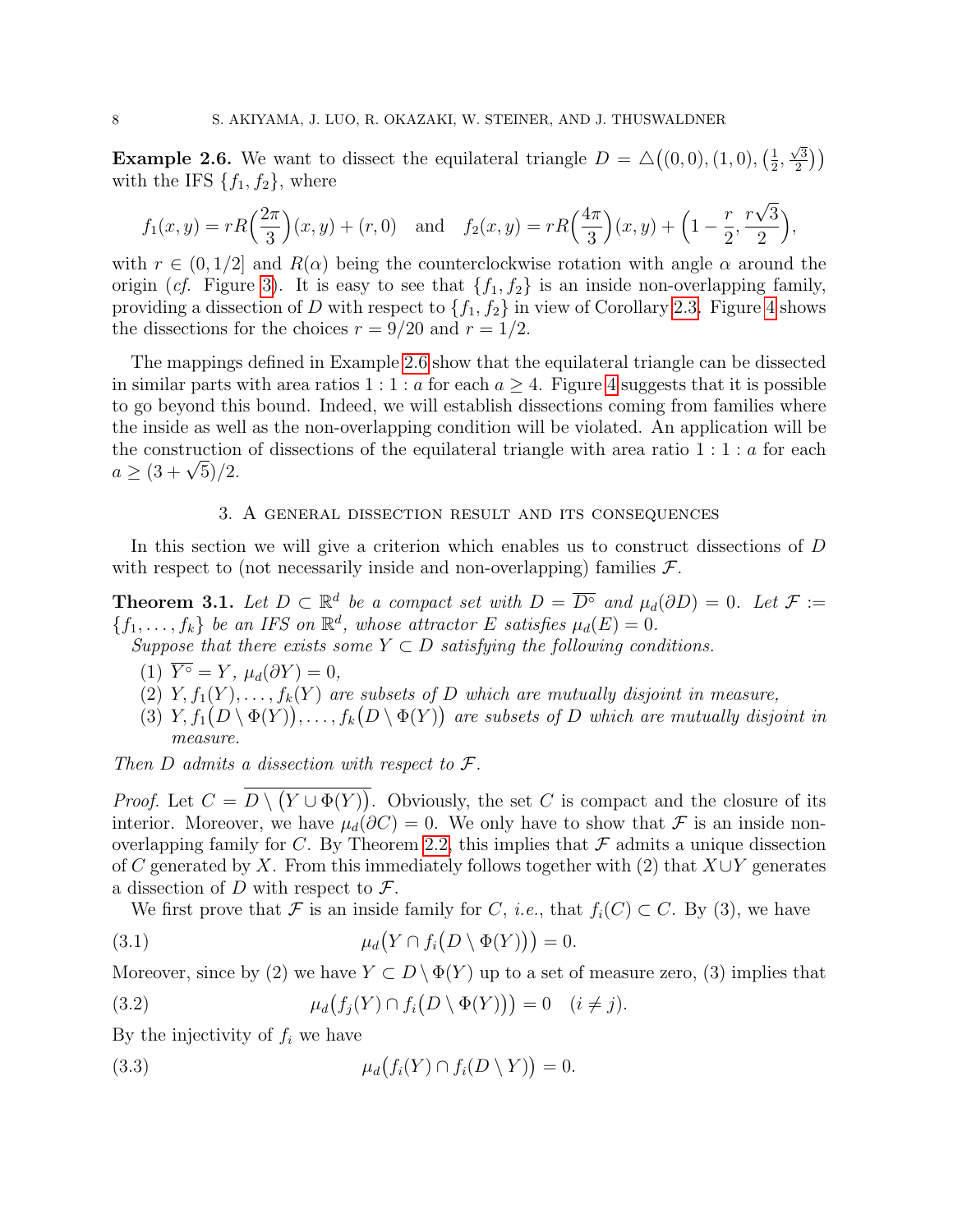Combining  $(3.1)$ ,  $(3.2)$  and  $(3.3)$  we arrive at

(3.4) 
$$
\mu_d\Big(\big(Y\cup\Phi(Y)\big)\cap f_i\big(D\setminus\big(Y\cup\Phi(Y)\big)\big)\Big)=0.
$$

Together with (1) and the fact that  $\mu_d(\partial D) = 0$  equation [\(3.4\)](#page-8-0) yields

<span id="page-8-0"></span>
$$
\mu_d\Big(\big(Y\cup\Phi(Y)\big)\cap f_i(C)\Big)=0.
$$

Applying (3) again, we conclude that  $f_i(C) \subset C$ , thus F is an inside family for C.

The non-overlapping property of  $\mathcal F$  for C follows from (3) as well. This proves the theorem.  $\Box$ 

<span id="page-8-4"></span>Remark 3.2. In view of Condition (2), Condition (3) can be rewritten as

(3')  $f_1(C), \ldots, f_k(C)$  are subsets of C which are mutually disjoint in measure.

Here,  $C = D \setminus (Y \cup \Phi(Y))$  as in the proof of Theorem [3.1.](#page-7-4)

**Remark 3.3.** If F is a non-overlapping inside family, then we can choose  $Y = \emptyset$  in Theorem [3.1.](#page-7-4)

<span id="page-8-3"></span>**Corollary 3.4.** Let  $D \subset \mathbb{R}^d$  be a compact set with  $D = \overline{D^{\circ}}$  and  $\mu_d(\partial D) = 0$ . Let  $\mathcal{F} := \{f_1, \ldots, f_k\}$  be an IFS on  $\mathbb{R}^d$ , whose attractor E satisfies  $\mu_d(E) = 0$ .

- If  $F$  is a non-overlapping family,
	- (i)  $\Phi(D \setminus \Phi(D)) \subset D$  and
	- (ii)  $\Phi(D \cap \Phi^2(D)) \subset D$ ,

then  $D$  admits a dissection with respect to  $\mathcal{F}.$ 

*Proof.* We show that  $Y := \overline{D \setminus \Phi(D)}$  satisfies Conditions (1)–(3) of Theorem [3.1.](#page-7-4) Since  $D = \overline{D}^{\circ}$  and  $\mu_d(\partial D) = 0$ , the same properties hold for Y, which implies Condition (1). Condition (2) is an immediate consequence of (i), the non-overlapping property and the fact that

$$
\mu_d(Y \cap \Phi(Y)) \le \mu_d(Y \cap \Phi(D)) = 0.
$$

To show Condition (3), note that

<span id="page-8-1"></span>(3.5) 
$$
D \setminus \Phi(Y) = D \setminus \Phi(\overline{D \setminus \Phi(D)}) \subset D \setminus \Phi(D \setminus \Phi(D)) \subset D \setminus (\Phi(D) \setminus \Phi^2(D)).
$$

Since

(3.6) 
$$
D \setminus (\Phi(D) \setminus \Phi^2(D)) = (D \setminus \Phi(D)) \cup (D \cap \Phi^2(D)),
$$

using  $(3.5)$ ,  $(3.6)$ ,  $(i)$  and  $(ii)$ , we obtain that

<span id="page-8-2"></span>
$$
\Phi(D \setminus \Phi(Y)) \subset \Phi(D \setminus \Phi(D)) \cup \Phi(D \cap \Phi^2(D)) \subset D.
$$

Together with the non-overlapping property and the fact that

 $\mu_d(Y \cap \Phi(D \setminus \Phi(Y))) \leq \mu_d(Y \cap \Phi(D)) = 0,$ 

this implies Condition (3).

**Remark 3.5.** For each positive integer n, we can replace Conditions (i) and (ii) in Corollary [3.4](#page-8-3) by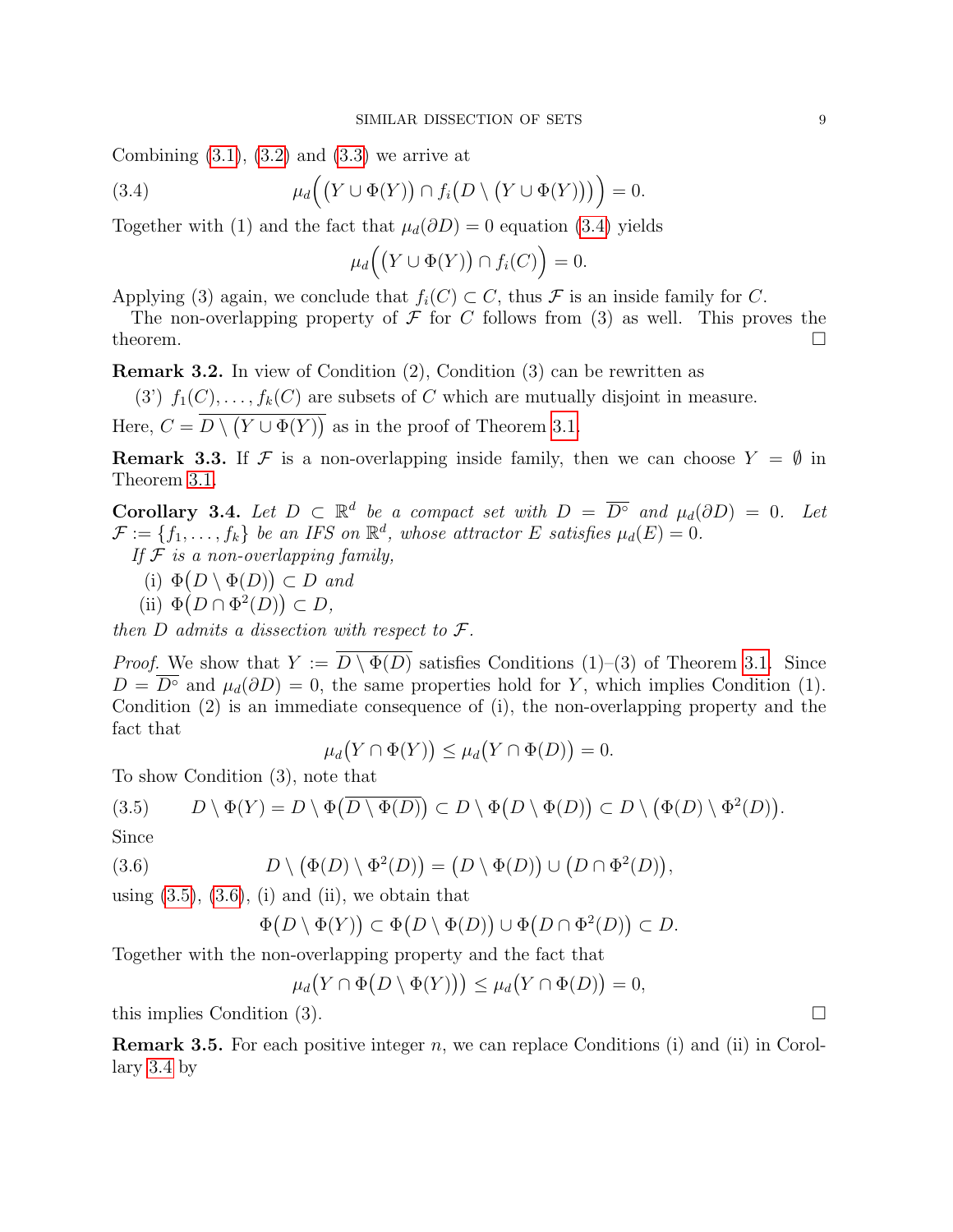- (i)  $\Phi(D \cap \Phi^{2k}(D \setminus \Phi(D))) \subset D$  for all  $0 \leq k < n$  and
- (ii)  $\Phi(D \cap \Phi^{2n}(D)) \subset D$ .

To prove this, set

$$
Y := \overline{D \cap \bigcup_{0 \le k < n} \Phi^{2k} \big( D \setminus \Phi(D) \big)}.
$$

Again, we have to show that Conditions  $(1)$ – $(3)$  of Theorem [3.1](#page-7-4) are fulfilled. Conditions  $(1)$ and (2) are proved as for Corollary [3.4.](#page-8-3) Condition (3) follows now from

$$
D \setminus \Phi(Y) \subset D \setminus \bigcup_{0 \le k < n} \Phi^{2k+1}(D \setminus \Phi(D))
$$
\n
$$
\subset D \setminus \bigcup_{0 \le k < n} \left( \Phi^{2k+1}(D) \setminus \Phi^{2k+2}(D) \right)
$$
\n
$$
\subset D \cap \left( \bigcup_{0 \le k < n} \left( \Phi^{2k}(D) \setminus \Phi^{2k+1}(D) \right) \cup \Phi^{2n}(D) \right)
$$
\n
$$
= \bigcup_{0 \le k < n} \left( D \cap \Phi^{2k}(D \setminus \Phi(D)) \right) \cup \left( D \cap \Phi^{2n}(D) \right)
$$

by the same reasoning as in the proof of Corollary [3.4.](#page-8-3)

### 4. Examples for general dissections

The following example shows that not every overlapping family yields a dissection. We do not have a satisfactory answer for the existence of a solution, see Section [5.](#page-12-0)

<span id="page-9-0"></span>**Example 4.1.** Let  $D = \Delta((0,0), (1,0), (\frac{1}{2}))$  $\frac{1}{2}$ ,  $\sqrt{3}$  $\left(\frac{\sqrt{3}}{2}\right)$  and the IFS  $\{f_1, f_2\}$  given by √

$$
f_1(x,y) = rR\left(\frac{4\pi}{3}\right)(x,y) + \left(\frac{r}{2}, \frac{r\sqrt{3}}{2}\right), \qquad f_1(x,y) = rR\left(\frac{2\pi}{3}\right)(x,y) + (1,0)
$$

with  $r > 1/2$ . Then we have  $\mu_2(f_1(Y) \cap f_2(Y)) > 0$  for  $Y := \overline{D \setminus \Phi(D)}$ , see Figure [6.](#page-10-0) Since every dissection of D with respect to  $\{f_1, f_2\}$  must contain Y, we conclude that D admits no such dissection.

As a first application of Theorem [3.1,](#page-7-4) we extend Example [2.6](#page-7-0) to contraction ratios √  $r \le (\sqrt{5}-1)/2.$ 

<span id="page-9-1"></span>**Example 4.2.** Let  $D = \Delta((0,0), (1,0), (\frac{1}{2}))$  $\frac{1}{2}$ ,  $\sqrt{3}$  $\left(\frac{\sqrt{3}}{2}\right)$  and the IFS  $\{f_1, f_2\}$  given by

$$
f_1(x,y) = rR\left(\frac{2\pi}{3}\right)(x,y) + (r,0), \qquad f_2(x,y) = rR\left(\frac{4\pi}{3}\right)(x,y) + \left(1 - \frac{r}{2}, \frac{r\sqrt{3}}{2}\right)
$$

with  $r \in (0,$  $\sqrt{5}-1$  $\left[\frac{5-1}{2}\right]$ . Choose

$$
Y := \triangle \Big( \Big( \frac{1}{2(1+r)}, \frac{\sqrt{3}}{2(1+r)} \Big), \Big( 1 - \frac{1}{2(1+r)}, \frac{\sqrt{3}}{2(1+r)} \Big), \Big( \frac{1}{2}, \frac{\sqrt{3}}{2} \Big) \Big).
$$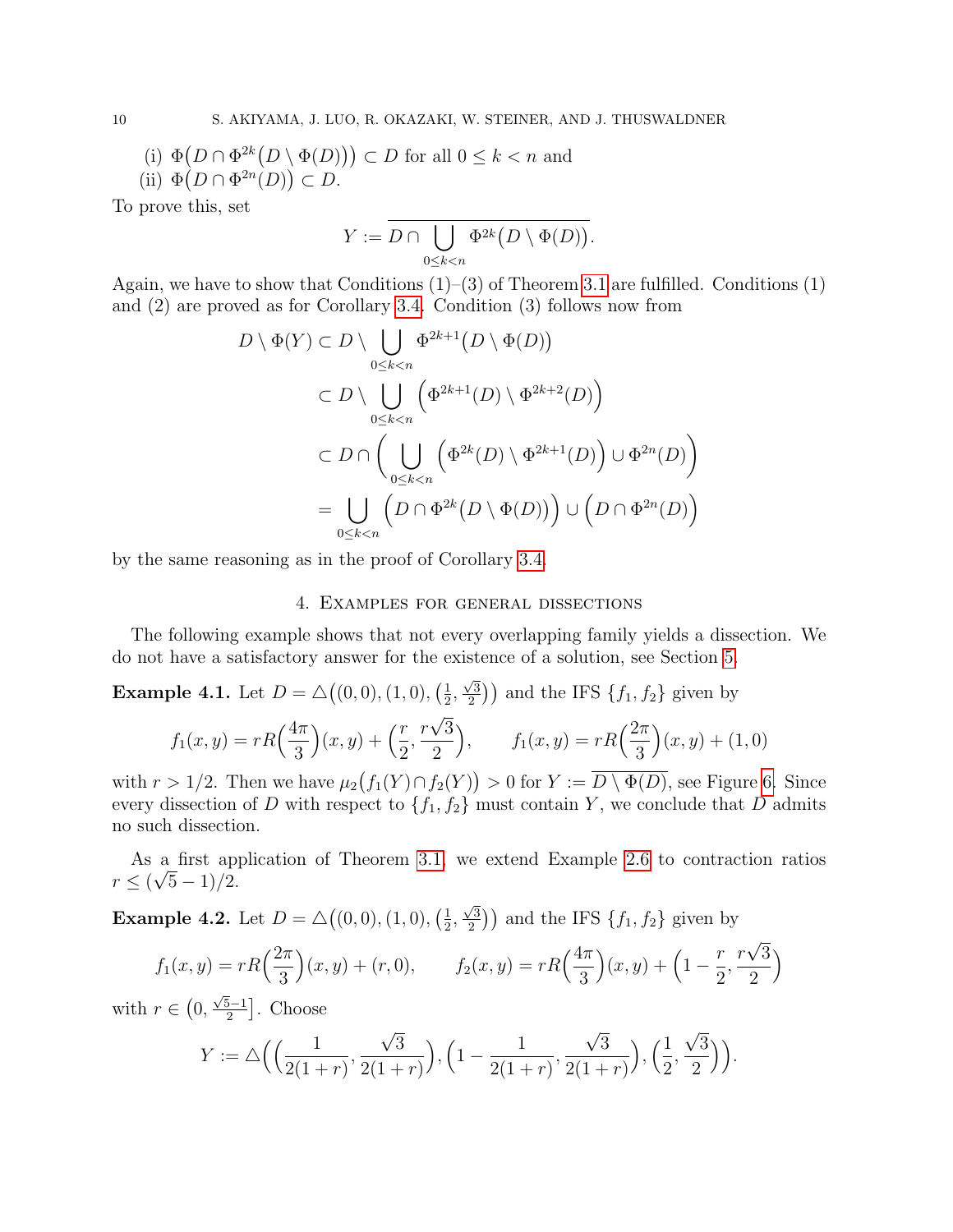

<span id="page-10-0"></span>FIGURE 6. The sets  $Y, f_1(Y), f_2(Y)$  showing that Example [4.1](#page-9-0) admits no dissection.

Then it is easy to see that  $Y$  satisfies the conditions of Theorem [3.1,](#page-7-4) see Figure [7.](#page-10-1) Indeed, the sets  $f_1(C)$  and  $f_2(C)$  are disjoint in measure if and only if the first coordinate of the rightmost point of  $f_1(C)$  is less than or equal to  $1/2$ . As this yields the inequality  $\frac{r}{1+r} + \frac{1}{2}$ 2  $\frac{r^2}{1+r} \leq \frac{1}{2}$  $\frac{1}{2}$ , we obtain the condition  $r \leq$  ( √  $\frac{r}{1+r} + \frac{1}{2} \frac{r^2}{1+r} \leq \frac{1}{2}$ , we obtain the condition  $r \leq (\sqrt{5}-1)/2$ . Figure [8](#page-11-0) shows the dissections for the choices  $r = 11/20$  and  $r = (\sqrt{5}-1)/2$ .



<span id="page-10-1"></span>FIGURE 7. The sets  $Y, f_1(Y), f_2(Y), C, f_1(C), f_2(C)$  for the choices  $r = 11/20$  (above) and  $r = (\sqrt{5}-1)/2$  (below) in Example [4.2.](#page-9-1) The pictures on the left show Condition (2) of Theorem [3.1.](#page-7-4) The pictures on the right show Condition (3') of Remark [3.2.](#page-8-4)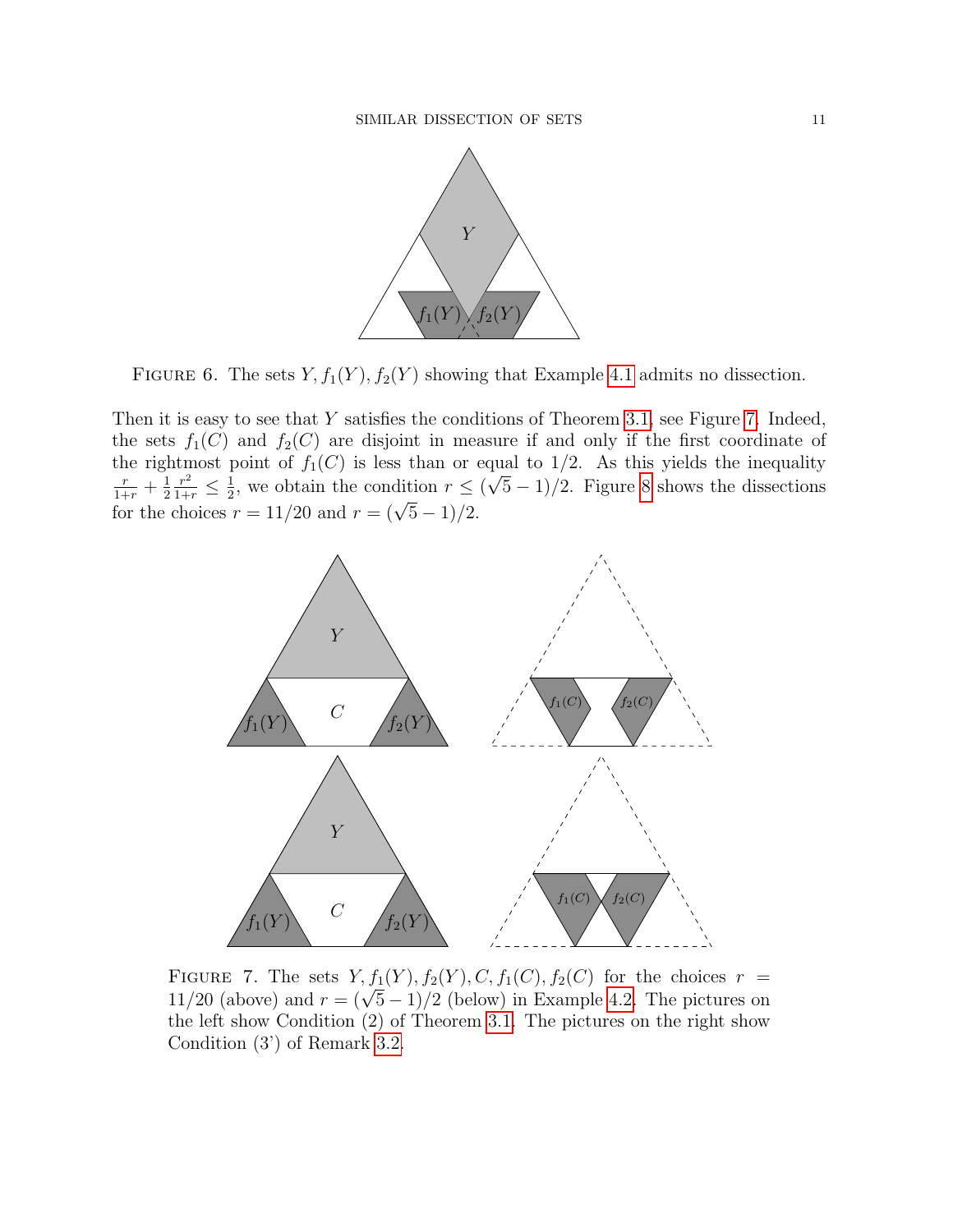

<span id="page-11-0"></span>FIGURE 8. Dissections from Example [4.2](#page-9-1) for  $r = 11/20$  and  $r = (\sqrt{5} - 1)/2$ .

Note that the boundary of this dissection can be described by another IFS with condensation:  $B = f_1(B) \cup \left[\frac{r}{1+r}\right]$  $\frac{r}{1+r}, \frac{1}{1+r}$  $\frac{1}{1+r}$   $\cup$   $f_2(B)$ . The solution B satisfies  $f_j(B) = C \cap f_j(C)$ for  $j = 1, 2$  and one can show that B is a simple arc for  $r > (\sqrt{5}-1)/2$ . The limit case for  $j = 1, 2$  and one can show that B is a simple arc for  $r > (\sqrt{5}-1)/2$ . The limit case  $r = (\sqrt{5}-1)/2$  is of interest because  $f_1(B) = C \cap f_1(C)$  coincides with an IFS attractor associated to the set of uniqueness  $\mathcal{U}_{(\sqrt{5}-1)/2}$  in the golden gasket (see p. 1470–1472 in [\[2\]](#page-15-9)).

Example [4.2](#page-9-1) shows that the equilateral triangle can be dissected into similar parts with Example 4.2 shows that the equilatera<br>area ratio 1 : 1 : a with  $a \geq (3 + \sqrt{5})/2$ .

<span id="page-11-1"></span>**Example 4.3.** Let  $D = \Delta((0,0), (1,0), (\frac{1}{2}))$  $\frac{1}{2}$ ,  $\sqrt{3}$  $\left(\frac{\sqrt{3}}{2}\right)$  and the IFS  $\{f_1, f_2\}$  given by √

$$
f_1(x, y) = rR\left(\frac{\pi}{3}\right)(x, -y),
$$
  $f_2(x, y) = rR\left(\frac{4\pi}{3}\right)(x, y) + \left(1 - \frac{r}{2}, \frac{r\sqrt{3}}{2}\right)$ 

with  $r \in (0, 1/\phi]$ , where  $\phi$  denotes "high phi", the positive root of  $x^3 - 2x^2 + x - 1$ . Choose

$$
Y := \triangle \Big( \Big( \frac{r}{2}, \frac{r\sqrt{3}}{2} \Big), \Big( 1 - \frac{r}{2}, \frac{r\sqrt{3}}{2} \Big), \Big( \frac{1}{2}, \frac{\sqrt{3}}{2} \Big) \Big).
$$

Then Y satisfies the conditions of Theorem [3.1,](#page-7-4) see Figure [9.](#page-12-1) We have  $f_2(C) \subset C$  if and only if the x-coordinate of the leftmost point of  $f_2(C)$  is at least  $1/2$ , *i.e.*,  $r - \frac{r^2(1-r)}{2} \ge \frac{1}{2}$  $\frac{1}{2}$ . Figure [10](#page-12-2) shows the dissections for  $r = 1/2$  and  $r = 1/\phi$ . Note that X is not connected for  $r < 1/\phi$ .

<span id="page-11-2"></span>Example 4.4. Let now D be the unit square. By Theorem [2.2,](#page-3-0) one can construct many different dissections of ratio 1 : 1 : a with  $a \geq 4$ . However, for  $\phi^2 \leq a < 4$  ( $\phi$  denotes "high phi" again), the following construction is basically the only one that we know, and we do not know any dissection with  $1 < a < \phi^2$ . Let

$$
f_1(x, y) = r(x, y),
$$
  $f_2(x, y) = rR\left(\frac{3\pi}{2}\right)(x, y) + (1 - r, 1).$ 

Figure [11](#page-13-0) shows that  $Y := \overline{D \setminus \Phi(D)}$  satisfies the conditions of Theorem [3.1](#page-7-4) for  $r \leq 1/\phi$ . Indeed, we need  $\mu_2(f_1(C) \cap f_2(Y)) = 0$  in order to have  $f_1(C) \subset C$ , and this holds if and only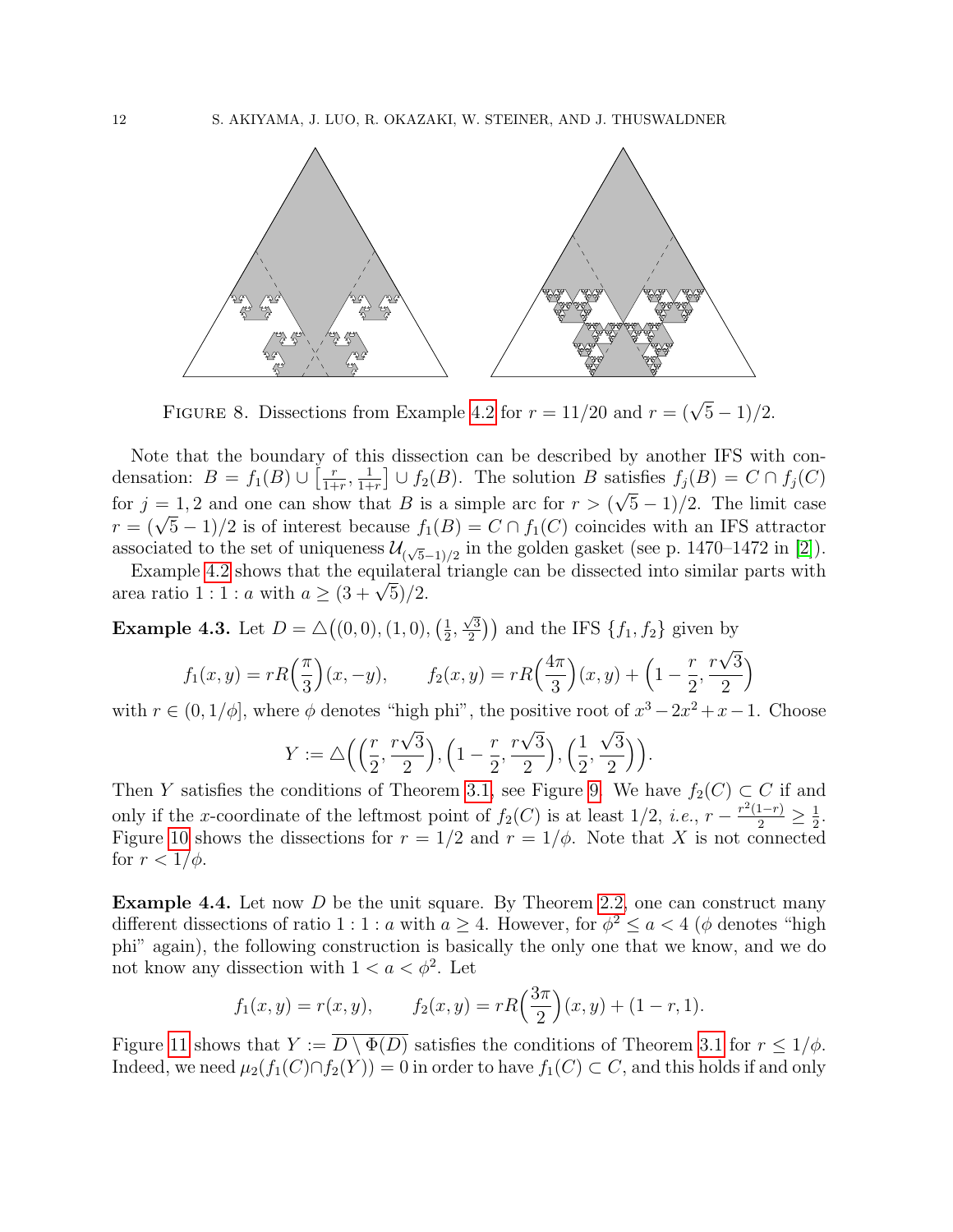

FIGURE 9. The sets  $Y, f_1(Y), f_2(Y), C, f_1(C), f_2(C)$  for  $r = 1/\phi$  in Example [4.3.](#page-11-1)

<span id="page-12-1"></span>

<span id="page-12-2"></span>FIGURE 10. Dissections from Example [4.3](#page-11-1) for  $r = 1/2$  and  $r = 1/\phi$ .

if the rightmost point in C of the form  $(x, 1)$  satisfies  $rx \leq 1-r$ , *i.e.*,  $r(1-r(1-r)) \leq 1-r$ . The dissections for  $r = 1/2$  and the limit case  $r = 1/\phi$  are depicted in Figure [12.](#page-13-1)

The last example concerns non-overlapping outside families of the equilateral triangle.

<span id="page-12-3"></span>**Example 4.5.** Let  $D = \Delta((0,0), (1,0), (\frac{1}{2}))$  $\frac{1}{2}$ ,  $\sqrt{3}$  $\binom{2}{2}$ ) and the IFS  $\{f_1, f_2\}$  given by √ √

$$
f_1(x,y) = rR\left(\frac{4\pi}{3}\right)(x,y) + \left(\frac{r}{2}, \frac{r\sqrt{3}}{2}\right), \qquad f_2(x,y) = -r(x,y) + \left(\frac{3r}{2}, \frac{r\sqrt{3}}{2}\right),
$$

with  $r \in (0, 1/\phi]$ . This family is non-overlapping, and outside for  $r > 1/2$ . Figure [13](#page-14-0) (where  $r = 1/\phi$ ) shows that it satisfies the conditions of Corollary [3.4.](#page-8-3) The dissection for the case  $r = 1/\phi$  is given in Figure [14.](#page-14-1)

#### 5. Problems for Further Study

<span id="page-12-0"></span>We want to finish this paper with some questions and conjectures that are related to the topic of the present paper. First of all, some part of the question we stated at the beginning remains unsolved.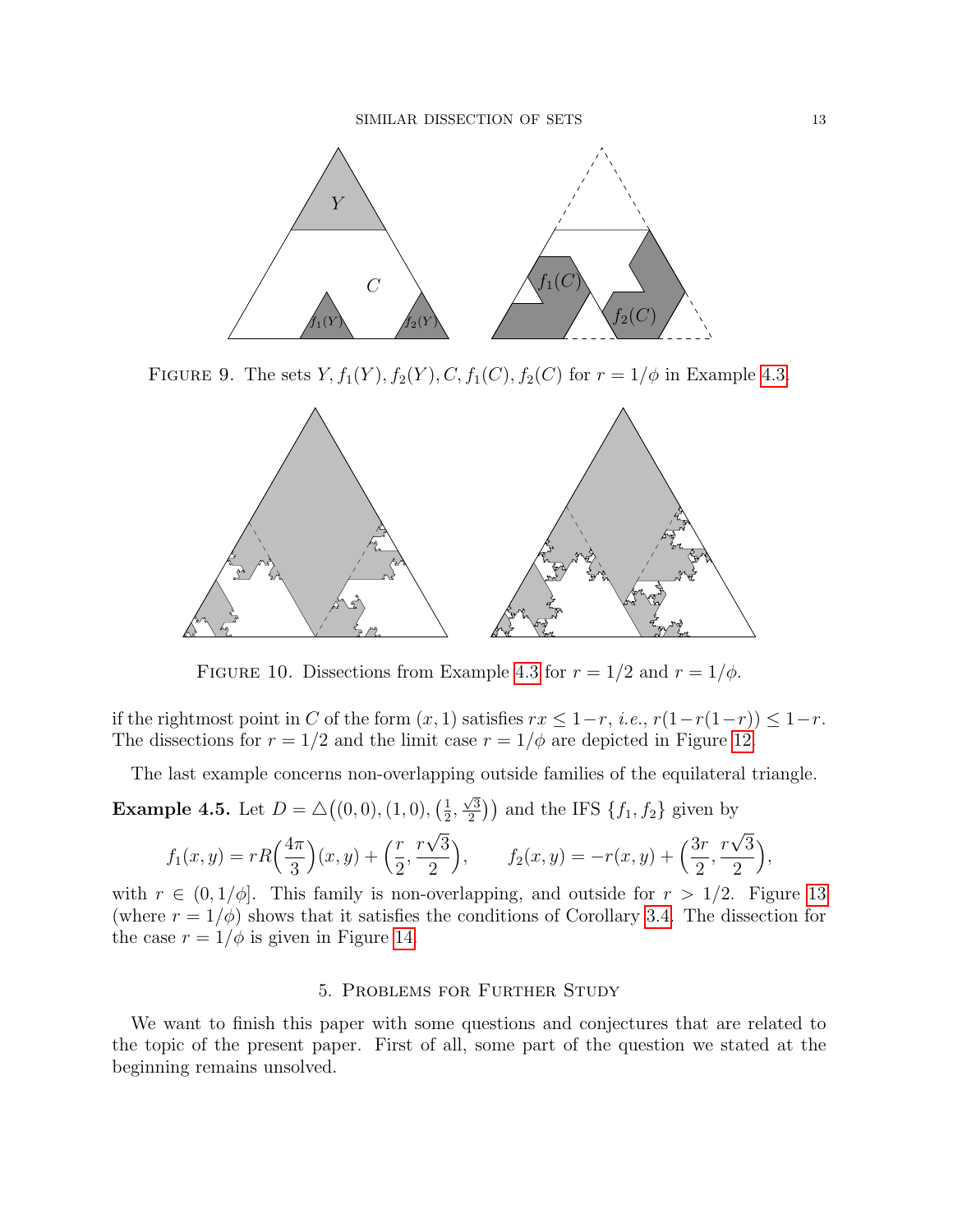

<span id="page-13-0"></span>FIGURE 11. Two instances of Example [4.4:](#page-11-2)  $Y = \overline{D \setminus \Phi(D)}$ ,  $f_1(Y)$ ,  $f_2(Y)$  for the non-overlapping case  $r = 1/2$  (left),  $Y = \overline{D \setminus \Phi(D)}$ ,  $f_1(Y)$ ,  $f_2(Y)$ ,  $C =$  $\overline{D \setminus (Y \cup \Phi(Y))}, f_1(C), f_2(C)$  for the overlapping case  $r = 1/\phi$  (middle and right).



<span id="page-13-1"></span>FIGURE 12. Dissections from Example [4.4](#page-11-2) for  $r = 1/2$  (left) and  $r = 1/\phi$  (right).

Question 5.1. Can we dissect an equilateral triangle in three similar parts having area **ratio** 1 : 1 : a for some  $a \in \left(1, \frac{3+\sqrt{5}}{2}\right)$  $\frac{\sqrt{5}}{2}$ )?

Question 5.2. Can we dissect a square in three similar parts having area ratio  $1:1:a$ for some  $a \in (1, \phi^2)$ , where  $\phi$  denotes "high phi", the positive root of  $x^3 - 2x^2 + x - 1$ ?

We want to generalize these questions. To this matter, let  $r(f)$  denote the contraction ratio of a contractive mapping f.

Question 5.3. Let  $D \subset \mathbb{R}^d$ ,  $d \geq 2$ , with  $D = \overline{D^{\circ}}$  and  $k \geq 1$  be given. Find the smallest constant  $B < 1$  depending on D and k with the following property. There exist only finitely many families  $\{f_1, \ldots, f_k\}$  of contractions satisfying  $\min_i r(f_i) > B$  that give rise to a dissection of D.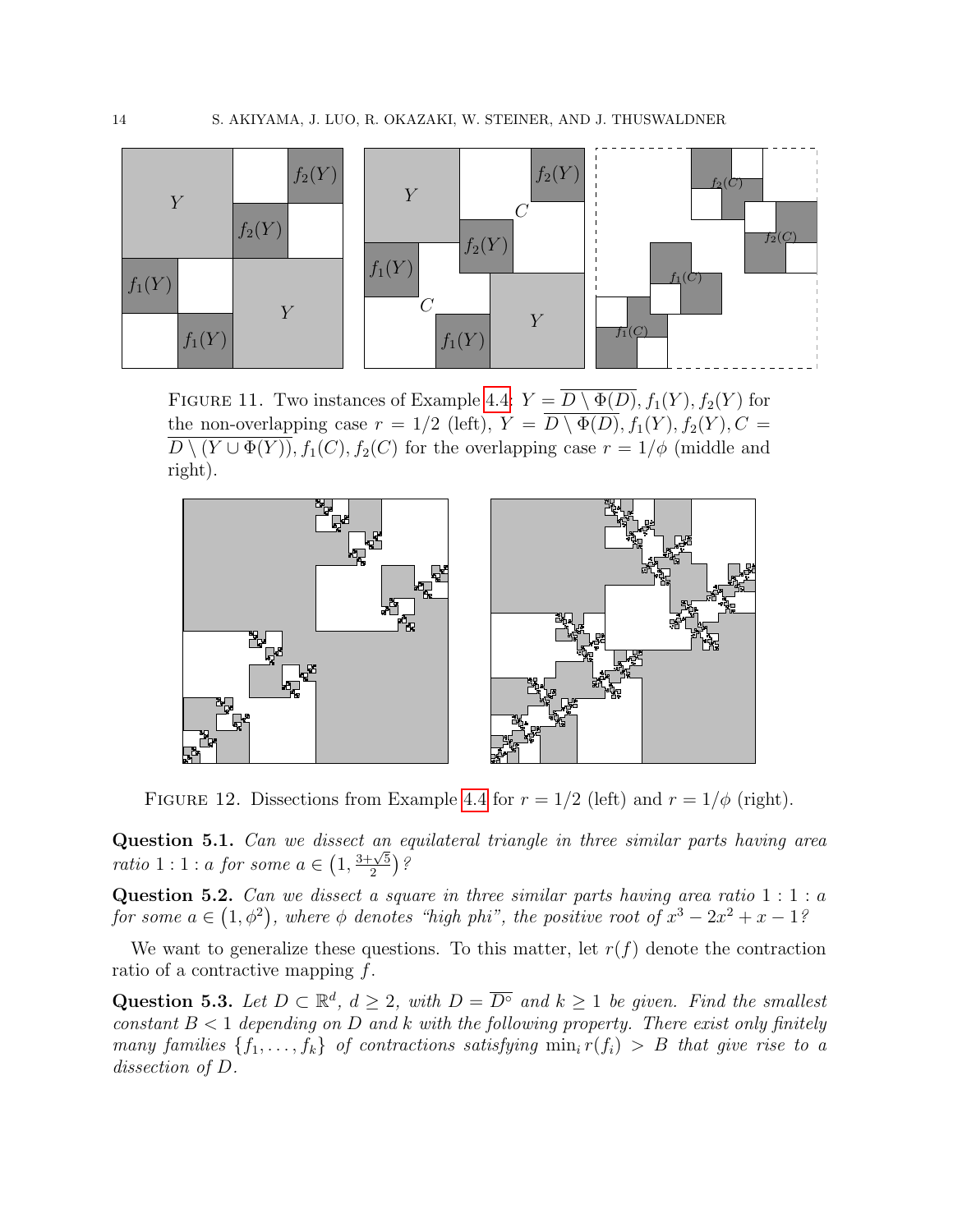

FIGURE 13. The sets  $\Phi(D), \Phi^2(D), Y, \Phi(Y), C, \Phi(C)$  for  $r = 1/\phi$  in Example [4.5.](#page-12-3)

<span id="page-14-0"></span>

<span id="page-14-1"></span>FIGURE 14. The dissection for  $r = 1/\phi$  in Example [4.5.](#page-12-3)

The assumption  $d \geq 2$  cannot be dropped. For  $D = [0, 1] \subset \mathbb{R}$ , it is trivially possible to dissect D into similar k intervals by any ratio  $r_1 : r_2 : \cdots : r_k$ . To state a more concrete variant of this question, we conjecture that, for each  $D \subset \mathbb{R}^d$  with  $D = \overline{D^{\circ}}$ , there are only finitely many families  $\{f_1, \ldots, f_k\}$  solving the dissection problem for D and satisfying  $\sum_{i=1}^{k} r(f_i)^d > 1$ . We call such solutions "sporadic" solutions of the dissection problem. The solution depicted in Figure [2](#page-2-0) seems to be such a sporadic solution.